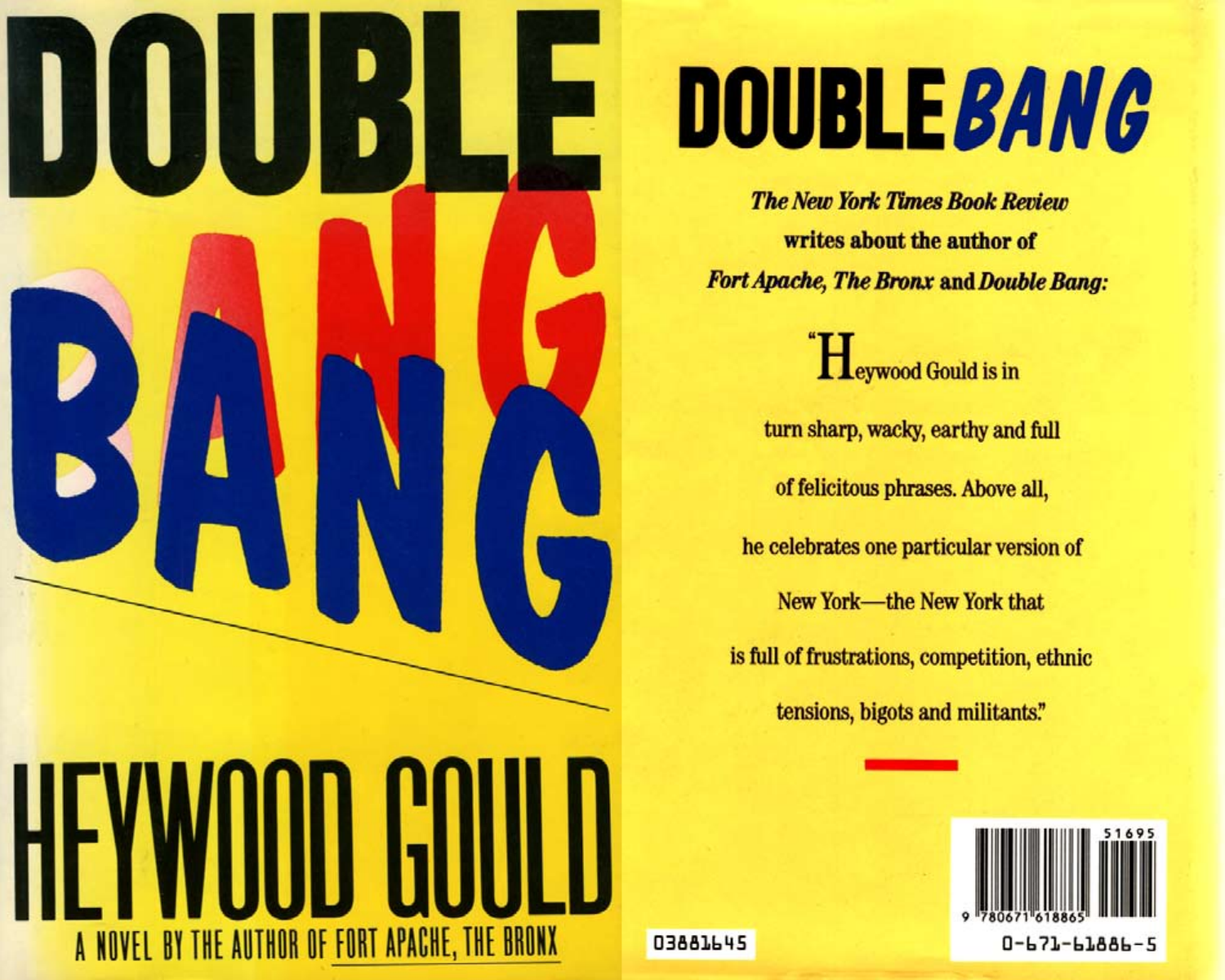### HEYWOOD GOULD



## **DOUBLE BANG**

Tolmitch Press Santa Monica, CA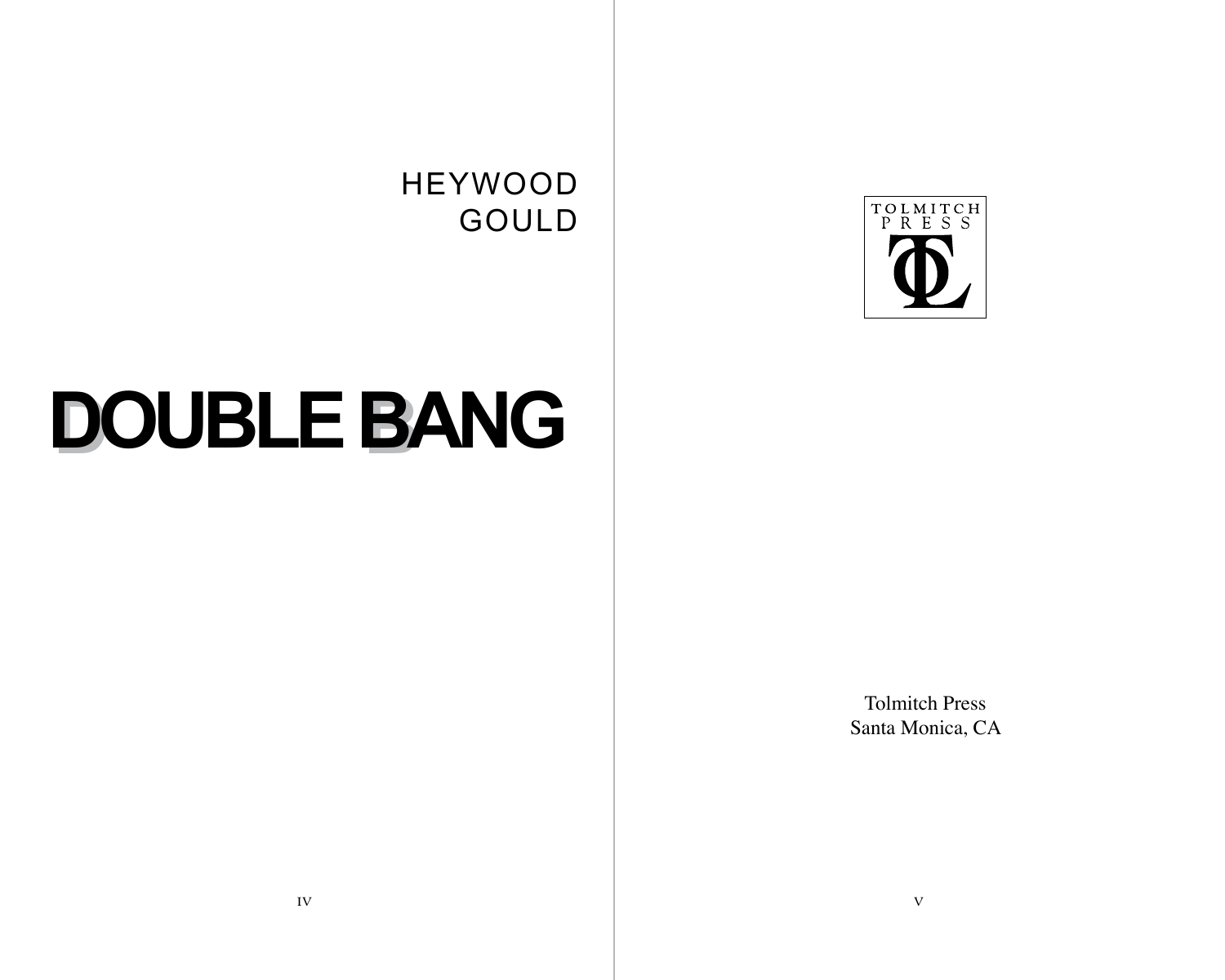## Dne:

#### HE'S ON THE SPOT

A little after two in the morning the phone began ringing.

Edmund was wide awake, watching the numbers flip on the digital clock – 2:08, 2:09. Raymond and the redhead were at war in the bathroom. They'd been in there since 1:06. "I'm gonna desecrate you, bitch," Raymond yelled. The chick yelped. There was a "thwap" like somebody slamming a wet fish against the wall.

The phone rang until 2:12. It stopped, then started at  $2.13$ 

Edmund leaned over and put the ringing phone against the ear of the brown girl next to him. She didn't flinch. She had coked herself into a coma. Like traveling so far south you end up freezing. She was sleeping on one arm, while the other hung over the bed. One eye was half open, the sightless pupil gleaming from behind the lashes. Her lips had a gray rind around them, her nose looked like it was stuffed with plaster. She'd be out for hours, and when she finally woke up it would take another gram to get her out of bed.

At 2:20 the phone stopped ringing, but Edmund knew it would start again, He knew who it was and he knew what the guy was doing standing in a phone booth somewhere, checking the number in that little blue phone book of his.

Getting madder and madder because he knew what Edmund was doing to him.

Ring! This time Edmund picked it up right sway. "Who's this?'

"Mr. Feinstein who the fuck do you think it is?"

"What's up?"

"The guy's on the spot."

"For when?"

"Now, man. Why do you think I'm callin', for Washington's Birthday?"

"It's late," Edmund said.

"I just got the thing set up."

Edmund struck a match and flipped it on the brown girl's back. "You noddin' out or what, Edmund?"

"I'm here." The girl moaned in her sleep. Edmund flicked the burning match off her back.

"He's in room three thirteen at the River Royale, His name's Vinnie Crow. He's a big white dude with a big, square, ugly fuckin' head. You can't miss him. He'll be the only guy in the room."

"Then what?"

"There's a chick in there. She's with me. She's gonna wait ten minutes and split. She'll leave the door open. The guy's on the bed passed out."

"How do you know?"

"Look, the guy's a juicehead. He's already on his third quart."

"How do you know he's passed out?The chick has to call you when he's passed out. Then you call me."

"What do you think I'm runnin', a fuckin' telethon over here."

"You said he was passed out, so now he's gotta be passed out," Edmund said, "Call the chick back."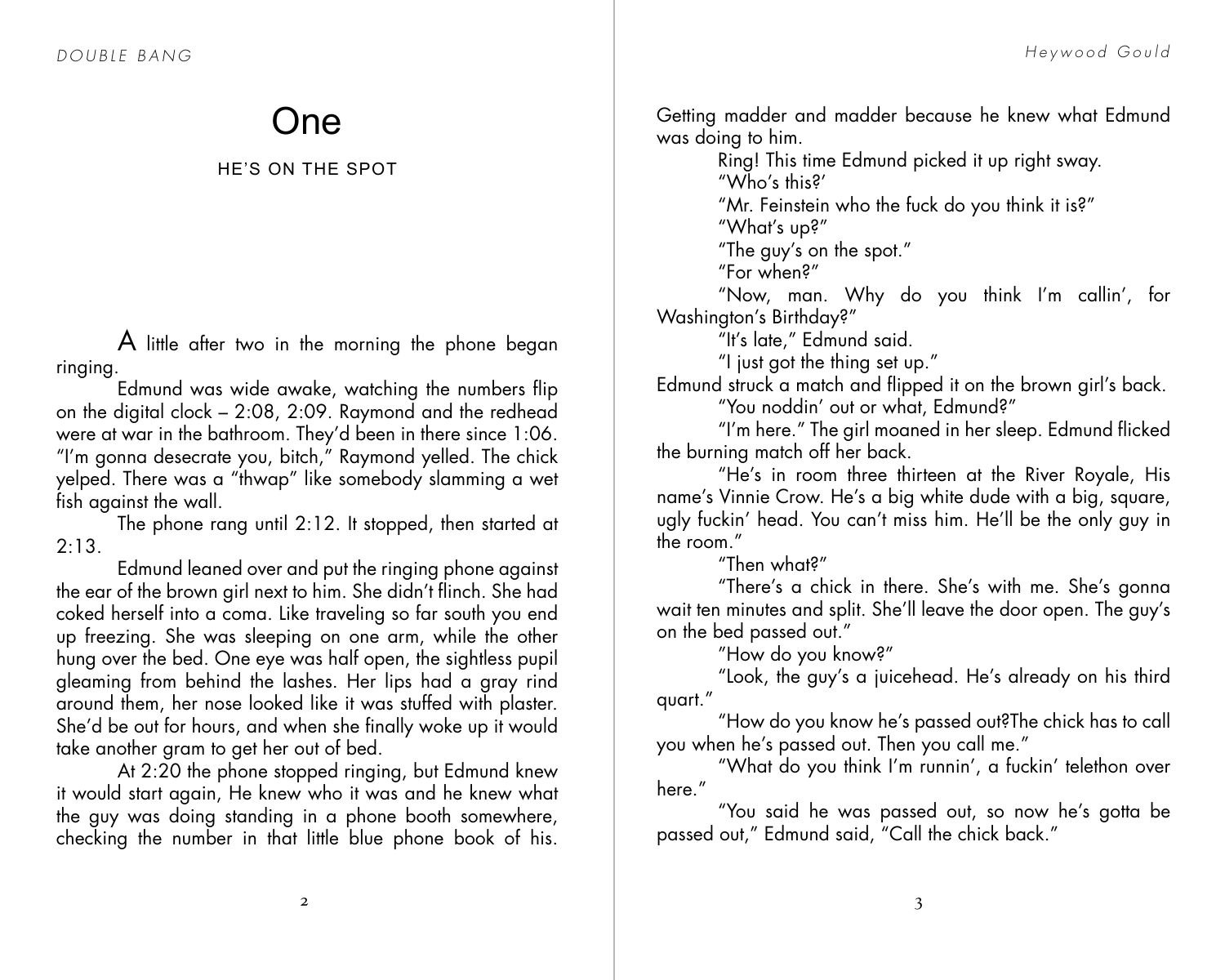"I can't call the room, man. What if the guy answers?' "If he's on his third quart he won't be answering telephones,"

"Okay, okay." Mr. Feinstein hung up.

Edmund shook the brown chick. She moaned and licked her sandpaper lips. He lifted her free arm and let it drop knuckle first onto the bed table. Nothing. He got up and knocked softly on the bathroom door. "I'm busy," Raymond said through the door.

Edmund opened the door. "You gotta go, man."

Raymond had the redhead kneeling in the bathtub, her breasts hanging over the side. He had her by the ears, her head pulled all the way back. One side of her face was blue and blotchy. There was a trail of bite marks from her neck down to her breasts.

"Can't get it up," Raymond said hoarsely.

Edmund remembered the old man on Manhattan Avenue. "Cocaine's about always goin' someplace and never gettin' there."

"I got some people coming over," Edmund said. You understand…"

"I've got to desecrate this bitch."

The phone rang in the bedroom, "I ain't got time for this," Edmund said. He kicked Raymond's legs out from under him. Raymond grabbed the air and knocked the glass shelf off the top of the sink. He went down hard, hitting his head against the toilet bowl.

Edmund went back into the bedroom and picked up the phone.

"Okay, he's out. Room three thirteen. The chick's gonna split in fifteen minutes. The door'll be open…"

The redhead staggered out of the bathroom and leaned against the wall, breathing hard. Raymond wobbled out after

her, holding a blood-soaked towel to his arm.

"I got some people coming over," Edmund said.

"Yeah, yeah, sure, I understand. Uh…can I…? He pointed out into the living room.

"Help yourself."

Raymond grabbed the redhead bay the back of the neck. "C'mon, slave."

The redhead giggled and looked at Edmund. "Everybody's naked."

Raymond shoved her into the living room. "Get in there."

Edmund turned toward the brown girl, but she was already up, sitting on the edge of the bed, her eyes wide open.

"Can I take a shower?"

"Yeah."

The girl padded obediently into the bathroom.

"Watch out for the broken glass," Edmund said.

In the living room the redhead was bending over a line of coke, her hand trembling so much she could hardly keep the straw in her nose. Edmund stood in the doorway until Raymond noticed him. "C'mon, hurry up and get dressed," Raymond said, shoving the redhead." My man's got some people comin' over."

"Take your time," Edmund said.

In fifteen minutes they were gone. He opened all the windows. Their odors faded, and it was like nobody had been there.

"Always show something a little cleaner than what you are," the old man on Manhattan Avenue had told him. "If you're a burglar, then you show booster, if you're peddling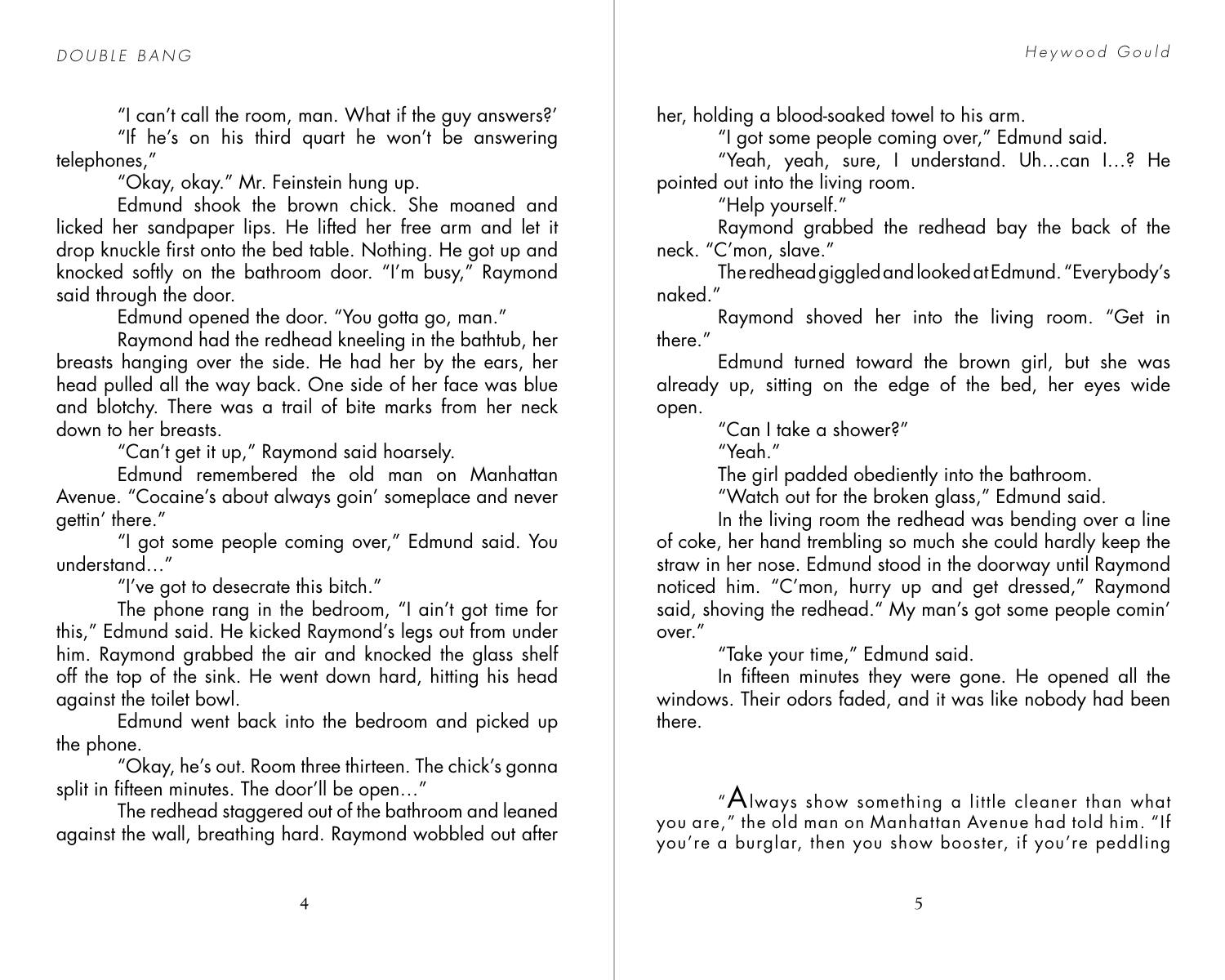reefer you show numbers You ain't never gonna get people to believe you're straight what with hangin' around all hours, what with your wardrobe and your wheels. But if you can get them acceptin' you're something you're not then you're cool because they'll always be lookin' to catch you doin' something you ain't never gonna do."

So Edmund showed coke dealer, which was something cleaner than what he was. He worked the outfit, the black leather pants, African gold bracelet lying smooth on his brown wrist top-of-the-line Rolex. The white boys in the elevator whispered about him when he got off. The potbellied Puerto Rican super gave him a wink when he paid his rent in cash. The old Jewish ladies in the laundry room pursed their lips and looked away when he came in.

It was a good front, but it had its problems, and Raymond was one of them. Raymond had grown up on the block, 107th and Manhattan Avenue, and he had hung out in Cathedral Park with Edmund and the other guys in their crew, the Jokers. But unlike the others, Raymond had stayed out of trouble and concentrated on basketball. He had gotten a scholarship to Duke. Now he was hooked into a Wall Street investment firm. He wore three-piece suits and Johnston and Murphy shoes. He was smart and ambitious, but his nose still came around the block five minutes before his head showed up. So when he heard Edmund was dealing blow he began knocking on the door at all hours. Edmund had to let him in. He had to keep enough of the goods around to make it look like he was a "sho 'nuf" gram dealer. He had to hang out with Raymond. That was the worst part. Edmund didn't like hanging out with anybody.

The doorman knew Raymond so well he didn't bother calling up when he came. There was just a knock, and there was Raymond in the fisheye of the peephole. Giggling and

waving money. He had a fistful of hundred-dollar bills and smelled of sour wine, "Hey, bro, can you tighten me up?"

Edmund had been waiting all day for Sally's call, but he had to deal with Raymond. Raymond marched in and set up his gram scale and his "Tiffany kit," as he called it, which consisted of a stone, a gold-plated razor, a gold straw and a mirror in a leather bag. Edmund couldn't stand cocaine. It made him sick watching Raymond woof on it, starting out up and happy, then after an hour getting that mean look and nonstop rapping about politics and women and white people and whatnot. A little of this powder and he thought he knew everything and could do everything. And Edmund had to put up with it because he had to maintain the front.

But this night had been a little easier. Raymond got restless after a couple of toots. "Let's go out and get some pussy, man," he said.

They went to the Crossroads, a bar across the street from Edmund's building on Seventy-second Street. "It's convenient, livin' on the West Side, man," Raymond said, looking around at all the loose women. "I've got to get out of the Village. Too many faggots."

After a few drinks Raymond forgot about women. "What do you do with your bread, anyway, Edmund? I mean you're in a cash business…"

I give it to the United Negro College Fund," Edmund said.

"Bearer bonds," Raymond said. "It's like they were invented for dudes like you. No name, no way to trace ownership and no tax. All you do is clip the coupons. I can hook you into some gilt-edged motherfuckers, too…"

Then the chicks appeared in the mirror behind them, talking real loud to the bartender about could he get them two seats because they had been standing all day. Working girls on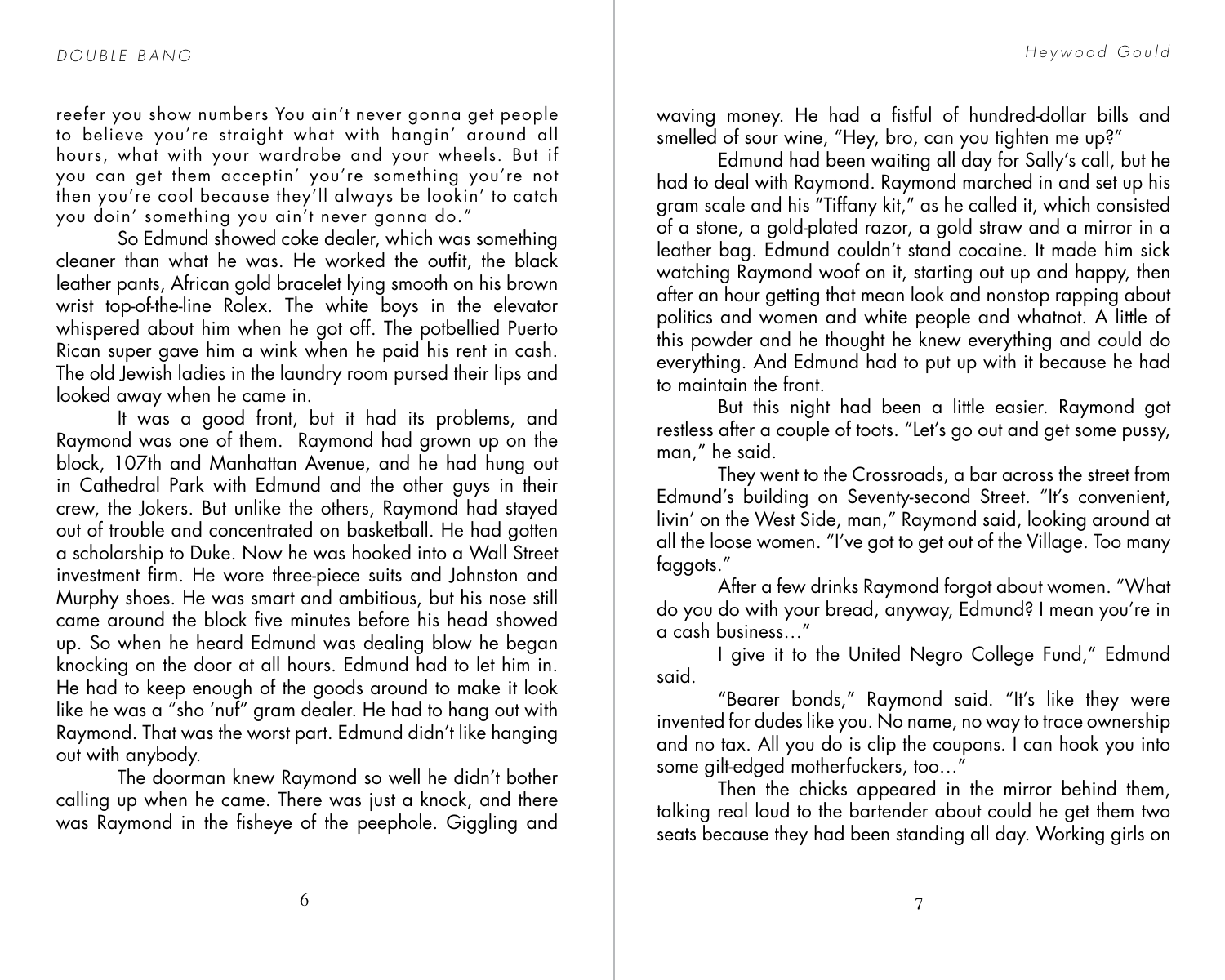their night off looking to get as high as possible without paying for it. The brown chick was dressed down in a red ribbed sweater and jeans real tight in the crotch. "The redhead had on black silk pants and a sheer white blouse that showed her nipples.

Raymond gripped Edmdund's knee. "You ladies can have our seats." He said getting up.

"Thanks."

"That is if you let us buy you a round."

The redhead giggled and looked from Raymond to Edmund. They were just what she had come out for, "That's no hardship to me."

The redhead's name was Eloise. The brown chick's name was Arlene. She was short and trim with the cat's oval face and slightly bulging eyes. Eloise was all made up, rouge and lipstick and a beauty mark under one eye. Arlene was wearing black lipstick.

Raymond flipped a coin, and Edmund called "heads." It ended up heads and Edmund moved next to Arlene.

"What are you drinkin'?" Eloise didn't know what had happened but Arlene knew Edmund had chosen her and it cheered her up to know she had beaten out a white chick.

They said they worked for the telephone company "in personnel." Edmund said he owned a shoe store in Brooklyn. Raymond was the only one who told the truth about what he did, and they didn't believe him either. After a few trips to the bathroom, and the promise of a lot more, they went back to Edmund's apartment.

Eloise settled herself on the couch right next to Raymond and his Tiffany set, but Arlene walked around the living room looking behind the chairs as if she expected to find a dead body.

"This a sublet?" she asked Edmund.

"Why do you say that?"

She pointed to the books in the bookcase. "You read all of these?"

"They're all hollow," Raymond said from the couch. "He keeps his money in them."

"Raymond thinks he's the only nigger in the world can read, Edmund said. "Actually, they're my brother Thomas's books."

"What's he do?"

"He was an electro physicist working on the space program."

"He committed suicide, didn't he, Edmund?" Raymond said.

Edmund ignored him. It was either that or throw him out, and he just couldn't do that…yet. "If you're lookin' for the stash," he said to Arlene.

She pointed to the photos on the wall. "Who's that?"

"My father. He had a septet that played around New York in the thirties and forties."

"Is that him with the saxophone?"

"Yeah."

"Looks like you."

Gotta speed this shit up, Edmund thought, suddenly remembering the call. "Let's try it out," he said.

Arlene's hand was soft. He liked the docile way she followed him into the bedroom. Liked the way she stood quietly while he took her clothes off, slipped the sweater over her head, eased her back on the bed, slid off the soft suede boots. Pulled the jeans over her knees.

But then she dove between his legs before he had time to get into bed, and started in on him like a windup doll, and he realized she was doing what she thought was expected of her, that she was really in a hurry to get back to the drugs. Nobody's